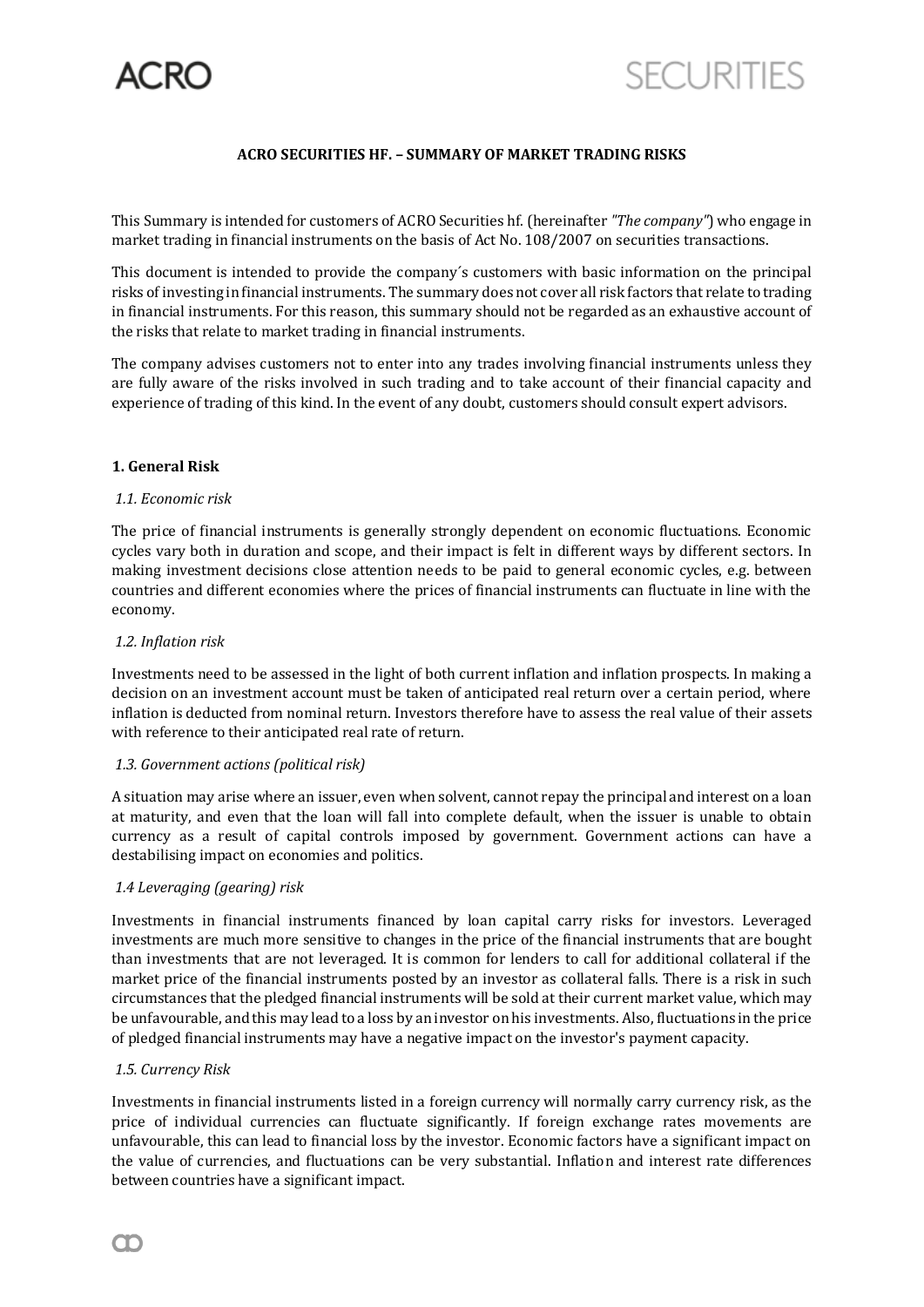# *1.6. Liquidity risk*

The value of financial instruments may fall if the market becomes illiquid, in which case an investor may suffer financial loss that can be traced to the illiquidity. An investor may also suffer financial loss if he is unable to sell financial instruments at a specific point in time as a result of illiquidity arising out of the characteristics of the financial instrument itself or business practices in the market in question.

## *1.7. Subjective risk*

The price of a financial instrument in the market is sensitive to what can be called market sentiment, which is shaped by policies, trends and behaviour of market players, news and opinions of influential persons or rumours. Market values can fluctuate significantly as a result of such subjective perceptions, regardless of the performance of the factors underlying the value of financial instruments, e.g. the business operations and performance of listed companies.

## **2. Specific investment risks**

### *2.1. Stocks*

Stocks (equity shares) are certificates representing the rights of a shareholder in a company. Shares may be issued to bearers or registered in the holder's name. Returns on stocks take two forms. On the one hand, returns can take the form of changes in the value or price of the stock or, alternatively, the holders of the stock may anticipate a payment of dividends on their shares. By diversifying stock holdings through investments in a number of different companies it is possible to reduce significantly the risk that arises from individual companies.

The yield on stocks covers the anticipated dividend payments and the rise in value of the stocks. Share certificates are certificates that represent the rights of a shareholder in a company. These rights are financial ownership rights that are decided by law and by the articles of association of The company in question. Share certificates are commercial papers and subject to all normal rules on such papers, including rules on transfers.

# *2.1.1 Specific risk factors that affect stocks*

*Investment risk:* A shareholder contributes share capital, which makes him one of the company's owners. He can potentially participate in the development of the company and potentially possess a share in its profit or loss. For this reason, it is not easy to make accurate predictions regarding the return on an investment of this kind. The company that issued the shares may become bankrupt and the entire sum that was invested may be lost.

*Risk resulting from price fluctuations:* The value of shares can fluctuate in an unpredictable manner, which increases the risk of loss. Price increases and decreases can alternate in the short term, medium term or long term without any possibility of predicting the duration of the fluctuations. A distinction is drawn between general market risk and the risk relating to the company itself. Both risk factors may impact the price trends of shares.

*Dividend risk:* Dividends deriving from a share are principally dependent on the profit of the company that issued the shares. If the profit of the company is small, or if the company is operated at a loss, dividends may be reduced or not paid.

### *2.2. Bonds*

A bond is a promissory note to the effect that the issuer of the bond undertakes to pay to the holder of the bond a specified monetary debt at a specified time on the interest terms laid down in the bond. Interest payments may be fixed or variable, and the bond may be issued to the bearer or in the name of the holder.

A bond is an instrument issued under the law of obligations, i.e., the buyer of the bond is a lender and holds a claim against the issuer (debtor).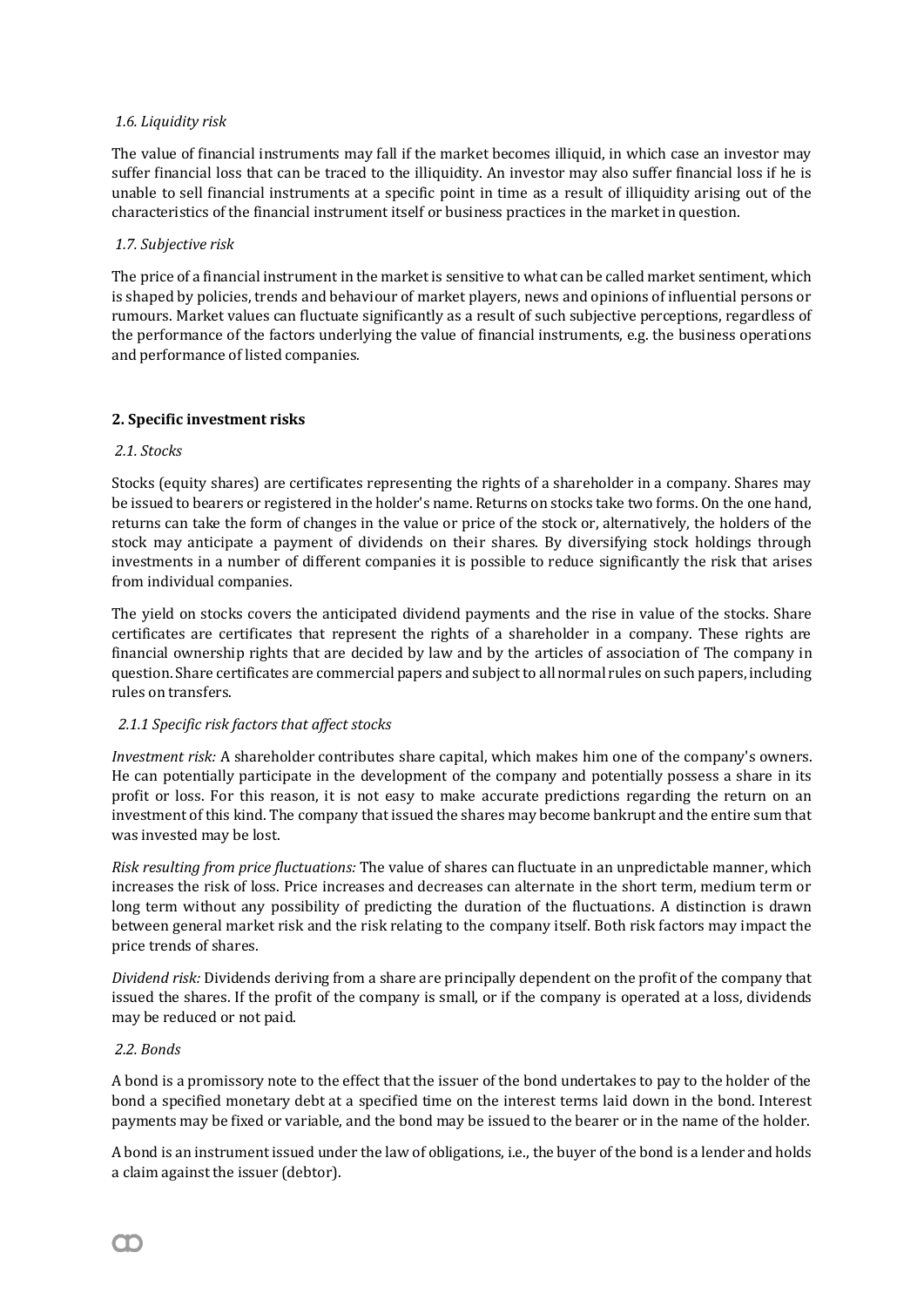The principal characteristic of bonds is that their yield is determined by interest payments and their rise in value, as applicable. Bonds are issued for a short term (up to four years), medium term (4-8 years) or long term (over 8 years). The repayment of bonds takes place at an agreed maturity date and interest is dependent on the terms of the loan, with bond interest commonly tied to market rates.

# *2.2.1. Specific risk factors that affect bonds*

*Solvency risk:* The issuer of the bond could become incapable of paying his obligations under the bond. The factors that can affect the solvency of an issuer include economic trends and domestic trends in the sector in question and in the countries where the issuer operates, changes in the credit rating of the issuer, and the operational risk to which the issuer's business activity is subject. If, for instance, the issuer's cash flow deteriorates, this can have a direct impact on the price of any securities issued by the issuer.

*Interest rate risk:* Uncertainty regarding future interest rate trends has the effect that the buyer of a fixedinterest bond faces the risk that the value of the bonds will fall if interest rates rise. The longer the duration of the bond and the lower the interest level, the more sensitive the bonds will be to rising market interest rates.

*Prepayment risk:* Bonds may contain a provision that permits the issuer to repay to the holder of the bond its amount if market interest rates fall. The actual yield on the bond may therefore be less than the anticipated yield.

*Risk attached to bonds that are redeemed randomly (lottery bonds):* It is difficult to predict the duration of bonds that are randomly redeemed by a lottery. For this reason, the estimated yield of the bonds may be subject to unexpected changes.

*Risk relating to different types of bonds:* Additional risks may attach to some types of bonds, such as floating rate notes and reverse floating rate notes, zero coupon bonds, foreign bonds, convertible bonds, indexed bonds, subordinated bonds etc. As regards bonds of these types, investors should acquaint themselves with their risks by reviewing their prospectuses and should not buy such bonds until they are confident that they possess an understanding of all the risks that they involve.

### *2.3. Derivatives*

A derivative is a financial instrument whose settlement provisions hinge on changes in the value of the underlying assets of the contract. The underlying asset can be a security, market index, interest rate level, currency, commodity price, or other asset.

### *2.3.1. Options*

An option is a contract which entitles its owner to trade in specific securities. The seller is bound to honour the contract, while the buyer of the option is free to exercise his option pursuant to the contract or not to do so. Options are derivatives that change in value in proportion to the value of the underlying asset. On payment of an option price to the counterparty, i.e., the seller of the option, the buyer of the option acquires the right to buy or sell the underlying asset of the option on the expiration date of the contract, or in a specified period, for a predetermined strike price.

### *2.3.1.1. Specific risk factors that affect options*

*Market risk:* Options can be traded in a stock exchange or an OTC market. They are subject to the law of supply and demand. Important elements in the pricing of an option are, on the one hand, market liquidity and, on the other hand, the actual or anticipated trend in the value of the underlying asset. A call option contract decreases in price in line with a decline in the price of the underlying asset, while a put option increases in price if the price of the underlying asset falls. The price of an option is not entirely dependent on price fluctuations of the underlying asset. Other factors can play a role, such as the duration of the option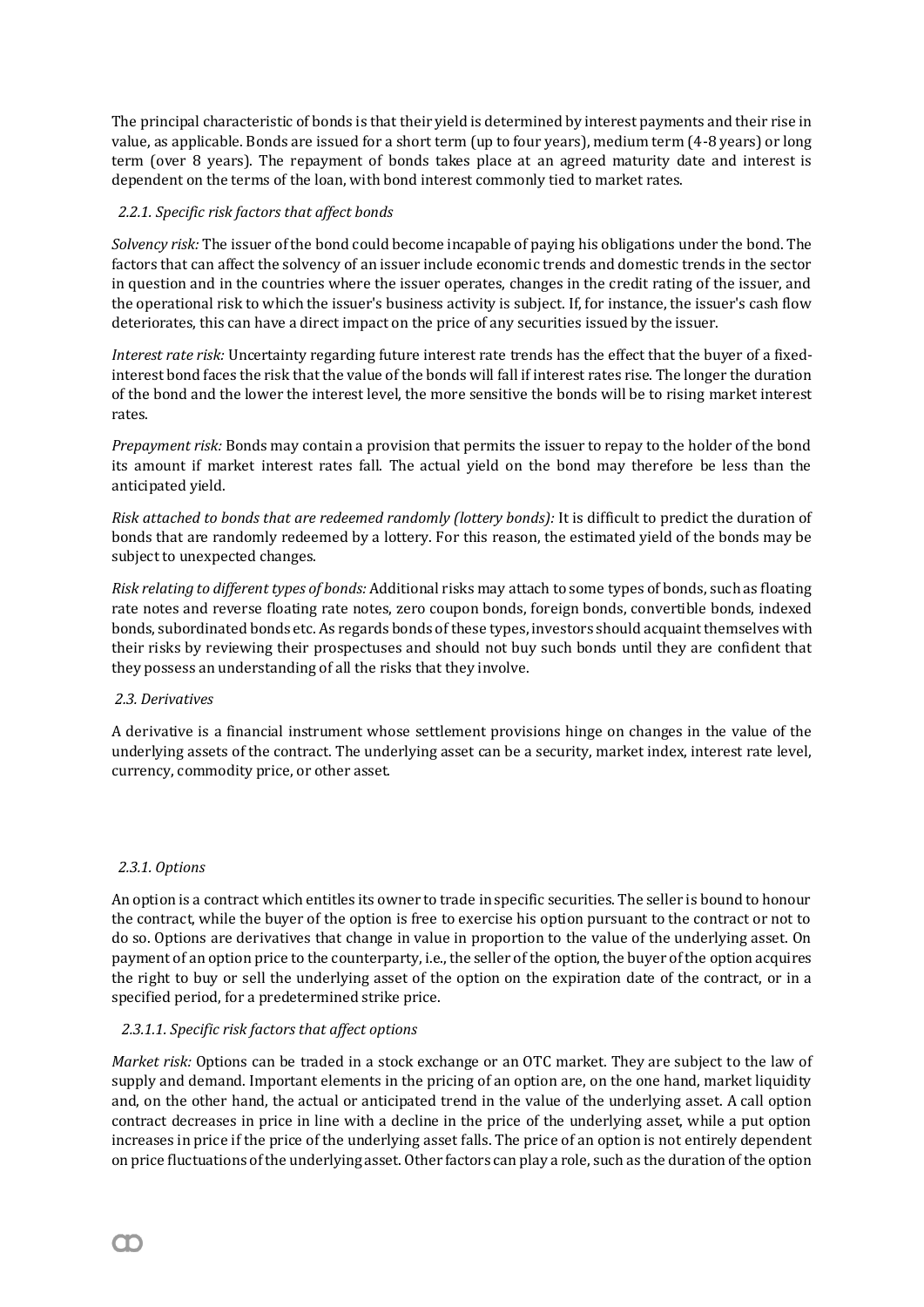or the frequency and extent of any changes in the value of the underlying asset. As a result, the option premium may drop, even if the value of the underlying asset remains unchanged.

*Leveraging risk*: Because of the effects of leveraging, changes in the premium on an option contract are generally greater than changes in the value of the underlying asset. The owner of an option can therefore profits from large increases in value but can also sustain substantial loss. The risk involved in buying options increases with the weight of the leveraging.

*Risk in option investments:* Investments in options are regarded as highly volatile. The potential risk of an option becoming worthless on its expiration date is relatively high. In such an event the investor loses the entire investment, i.e. the price paid for the option as well as premiums. The investor is then faced with three options: to hold the position until the expiration date, to attempt to dispose of the contract prior to the expiration date or, in the case of what is known as an American option, to exercise the option prior to the expiration date. Exercising an option may consist either in payment of the difference between the reference price and the market price or the purchase/delivery of the underlying asset. If the object of the option contract is a futures contract, its exercise consists in taking a position in accordance with a futures contract, which means taking on certain obligations regarding security margins.

*Risk in option sales:* Selling options will normally involve higher risk than buying them. Although the price obtained for an option is fixed, there is theoretically no limit to the loss that the seller could sustain. If the market price of an underlying asset changes unfavourably, the seller of the option must change his margin to maintain his position. If the sold option is an American option, the seller could even have to fulfil the contract at any time until it expires. If the object of the option is a futures contract the seller takes a position in the futures market and will have to fulfil his obligations regarding margin. The seller's risk can be reduced by holding a position regarding the underlying asset (a financial instrument, index or other object) which corresponds to the sold option.

### *2.3.2. Forward contracts*

Forward contracts are contracts where the parties enter into a business contract to be fulfilled at a specified date in the future. A forward contract provides for an obligation of the contracting parties to buy or sell a certain asset at a certain price at a predetermined time. Also, forward contracts are often settled in cash. Forward contracts can be risky, especially as an investor often does not need to contribute more than a part of the investment amount. Leverage of this kind means that a small movement in the price of the underlying asset can have a proportionally significant impact on the value of the contract and increase or reduce the investor's principal.

Investments in forward contracts are subject to certain terms, e.g., as regards margin and margin calls, which investors are encouraged to examine prior to any investment.

# *2.3.2.1. Risk factors specific to forward contracts*

*Changes in the value of the contract or underlying asset:* Notwithstanding any increase in the price of a contract or underlying asset, a seller is required, under a forward contract, to deliver the underlying asset at the price initially negotiated, which may be lower than the current price. For the seller, the risk corresponds to the difference between the price negotiated in the contract and the market price on the settlement date. Since the market value can, theoretically, rise endlessly, the potential loss of the seller is unlimited and can vastly exceed the margin. If the value of the contract or underlying asset falls, the buyer must, under a forward contract, nevertheless take delivery of the asset at the price agreed in the contract, which may be significantly higher than the current market value. For the seller, the risk therefore corresponds to the difference between the price negotiated in the contract and the market price on the date of delivery. This means that the maximum loss of the buyer is the originally agreed price. However, the loss may significantly exceed the margin. Trades are marked to market on a regular basis. The investor needs to have steady access to adequate collateral. If the collateral becomes inadequate in the course of the term of a forward contract additional collateral will be required from the investor at short notice. If the investor fails to respond the trade will be settled prior to the end of the contract period.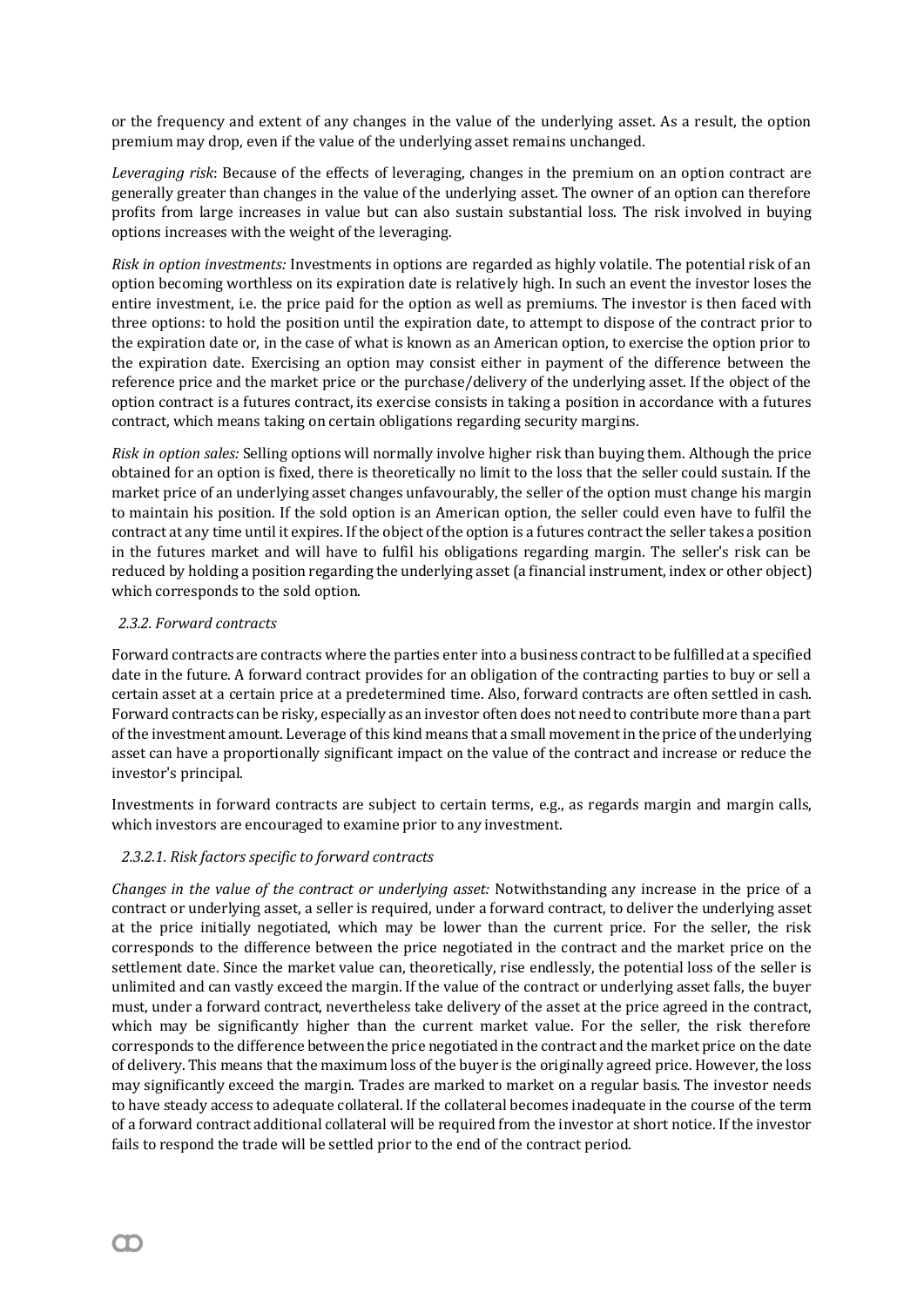*Difficult or impossible to sell:* In order to prevent excessive price fluctuations, a stock exchange may set limits for certain contracts Investors should bear in mind that it may be extremely difficult, if not actually impossible for some time, to sell the contract in such circumstances and therefore the investor should request information on any such limits. It will not always be possible (depending upon the market and the terms of the trade) to sell contracts at any given time to avoid risk or to reduce the risk on current trades If it is possible to trade for the purpose of stopping losses, this may only be possible during office hours. Such trades will not allow losses to be limited to a specified amount but will be executed as soon as the amount limit is reached.

*Buying and selling short:* Selling an asset without owning it at the close of the contract (short selling) involves a risk that the seller may need to acquire the underlying asset in an unfavourable market in order to be able to fulfil the contract on settlement and deliver the underlying asset.

*Special risk arising from trading in OTC derivatives:* The market for listed products is generally liquid and transparent. As a result, contracts can generally be sold off. However, there is not market for OTC instruments. Release from a contract is therefore possible only with the agreement of the counterparty (closing).

## *2.3.3. Swaps*

Swaps are contracts whereby contracting parties agree to make regular payments to each other, e.g. on the basis of fixed or variable interest (interest rate swaps) or to exchange certain assets, e.g. currencies (currency swaps).

Swaps are OTC contracts and may be standardised or negotiated separately between a buyer and a seller.

## *2.3.3.1. Specific risk factors that affect swaps*

Interest rate risk: Uncertainty regarding future interest rate trends has the effect that the buyer of a fixedinterest bond faces the risk that the value of the swap will fall if interest rates rise. The longer the duration of the bond and the lower the interest level, the more sensitive the swaps will be to rising market interest rates. Inflation risk applies to swaps that are linked to inflation rates. Exchange rate risk: Exchange rate risk applies to currency swaps. Since exchange rates are subject to fluctuations, investment in financial instruments in foreign currencies generally involves exchange rate risk. The substantive factors affecting currency exchange rates include the level of inflation in the country in question, the spread between domestic interest rates and interest rates in other countries, assessment of economic trends, the global political situation and the security of the investments in question.

### *2.4. Funds for collective investment*

A collective investment fund operated by a management company collects contributions from a specific number of investors for re-investment in accordance with basic principles of risk diversification, thereby enabling its shareholders, or partners, to benefit from the returns on their investments. No shares are issued to shareholders in these funds; instead, contributors are issued unit certificates corresponding to the amount that they contributed to the fund.

# *2.4.1. Characteristics of funds for collective investment*

Open-end funds: Their total share capital is not determined in advance, which means that the number of units and participants is not decided. The fund can issue further units, depending on demand, and can also redeem units. The fund is required to redeem units based on a specified net asset value and in accordance with contract terms. Closed-end funds: The total share capital of such funds is unchanged unless action is taken to change it. Unlike open-end funds there is no obligation to redeem units in a closed-end fund. Trading in units is permitted only with third parties or, in some cases, in a stock exchange.

 *2.4.2. Specific risk factors of funds for collective investment*